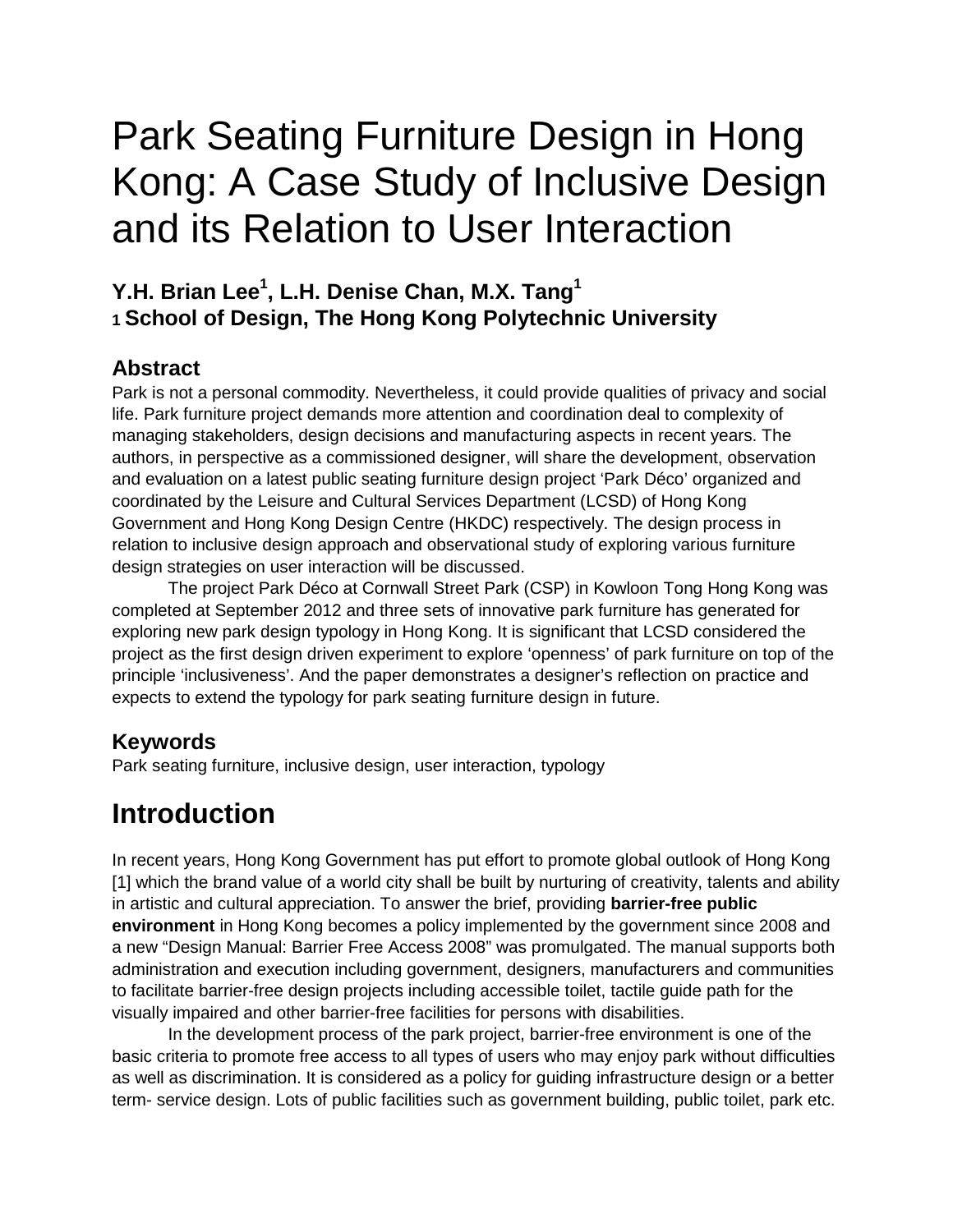have been modified to answer the criteria of barrier-free. The Hong Kong Government has advocated the concept of "Quality of Life" instead of the traditional statement "Standard of Living" as guiding policy of urban development since late 1980s. As Siu [2] mentioned, the government emphasizes the consideration of the concept of "People-First" in urban renewal (Planning and Lands Bureau, 2001). And it reflects that the government has taken user-centered approach to achieve the "Quality of Life" of HK in particular the accessibility of people with special needs which is enhanced through improvement or installation of exit, entrance, ramp, tactile guide, and handrail.

Though physical measurement has drastically enriched the accessibility at public space for different types of user, other means such as **enjoyment or pleasurable experience** for all is difficult to accomplish. For instance, Siu [2] found many elderly in HK who expect to have a physically comfortable seat, and they also expect to engage in other kinds of pleasurable experience (psychological, social and cultural pleasure) by sitting and gathering in public space. They enjoy at public space and consider gathering an opportunity to "discover" topics for chatting and to satisfy the social gathering purpose with their neighbors. After the completion of the CSP project, we realize that the new design may become an exemplar to address or extend the concept of inclusive park design on top of barrier-free. Meanwhile, the project inspires us to revisit the definition of the concept of "openness" at a park- we should embrace the idea of "open interpretation" into seating furniture for every park user, as well as appreciate their right on interpreting the design which would not and cannot be dominated by the designer.

# **Case study- a park project more than a decoration act**

We have more than 1542 parks and gardens of different sizes in HK [3]. However, there are still **limited types or formats of park and park furniture** in Hong Kong. Except those largest parks providing wide varieties of experience to users such as Hong Kong Park composed of artificial natural environment, conservatory, sports centre, playground, garden etc. or Hong Kong Zoological and Botanical Gardens, design strategy of latest park projects are found similar. Two major approaches are undertaken, namely 1) framing under certain themes (appreciation) such as traditional fishing village (e.g. Aldrich Bay Park opens in 2011); 2) framing for providing green space with art work's appreciation and site seeing (e.g. Tanar Park opened in 2011).

**Park usage in HK is comparatively low**. To be exact, elderly or foreign domestic helpers are the major users of public parks in HK. The subject of this project, Cornwall Street Park (CSP), is a typical example which locates closely to one of most busy train station (Kowloon Tong Station) and aside a big shopping mall. We conducted the first site observation at July 2011 when the summer of HK is rather hot and humid, and identified several issues arousing our interest after several visits at day and night time, and weekdays and weekend. First, there were seldom users stayed at the frontal area of the park which is close to the entrance of both the station and the mall especially during noon until three pm the construction of the mall gradually shaded the park. Second, the upper part of the park was found more comfortable than the front as more trees and shading are provided. Thus majority of park users gather there. Third, we seldom found Hong Kong residents sat on grass in the park except foreign domestic helpers. Besides, there were few users who could be staffs of companies nearby the region and had their take away food at noon or night.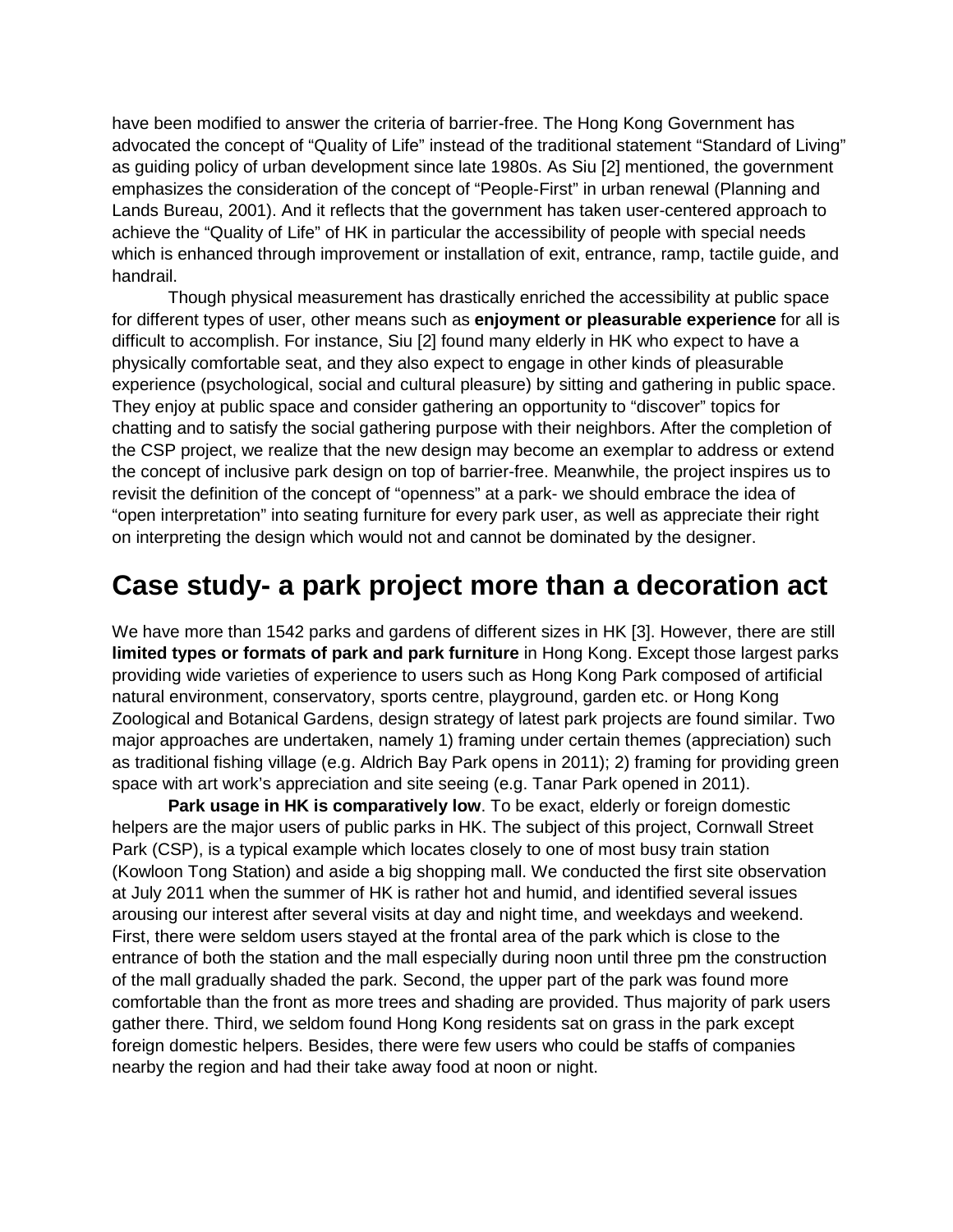To address the issue of low users rate and promote the awareness on aesthetics and creativity, the project Park Déco at CSP had launched as a second trial by Leisure and Cultural Services Department (LCSD) to promote rest and recreation in park of Hong Kong. The first trial was done at 2011 while the project was driven by artistic approach with collaboration of Hong Kong Arts Centre and Public Art Hong Kong. A **design driven approach** in CSP project clearly distinguishes the representation of user centeredness.

#### **Park offers interaction-free with higher tolerant**

To echo with the 2012 Hong Kong Design Year- a strategic statement of 2012 Policy Address of Hong Kong Government[4], the Leisure Services Branch and Art Promotion Office of LCSD together with HKDC and local designers explored new design of park furniture and signage based on a basic direction- **"openness"** with an experimental manner as main criteria for the renovation project of Cornwall Street Park, while the Architectural Services Department had assisted the refurbishment works. In despite of years of implementation of the barrier-free and creative city's branding policy, the CSP design project is the first attempt of LCSD to explore and adopt comprehensive consideration of inclusiveness- not only response to barrier-free, but also **interaction-free with higher tolerant**. So to speak, the department takes risk to allow park users to make choices more freely and to interpret ways of enjoyment. For instance, the government has opened majority of grass area in park that the users can step in. It is a paradigm shift to conventional park's management. After several dialogue during idea presentations and communication among the project team, we (the designers) got a message that informal visual structure and more freeform seating gesture could be tried out instead of standard seating (sitting up right) offered by the common benches in the park of HK. The CSP project demonstrates that a **paradigm shift** from decorating the city to facilitating the people's living and development are explored.

LCSD considers the project a pilot which aims at explore new possible way of park and furniture design for residents and visitors. The project involves many stakeholders- collaboration amongst cross governmental departments, design organization, educational institution, architects and design practitioners and local communities and manufacturers. LCSD paid extra attention to this experimental project in which the Directors and managers of the departments at different levels had been involved in whole process of the research and development, for instance from idea presentation of initial and final stages, prototype making reviews and visits at factories of HK and Mainland, final prototype evaluation and public engagement, to final installation. We felt that both designers and administrative staffs worked under high pressure. The acceptance of new design to current users and the new challenge of management and maintenance from the non-conventional benches are main sources to raise argument or discussion at project team meeting although some common barriers to develop inclusive design had encountered as well, for instance **illed defined inclusive design** in the brief, lack of time to testify the idea [5]. On one hand, the project team expects the new design to be a show case to the communities of Hong Kong people who may accept creative works in outdoor setting, and the concern on conflict between the "open" park design and higher social responsibility are anticipated for instance the damage and maintenance concern on administrative perspective was a constraint to new idea.

The project was commenced from July 2011 and completed at Sept 2012. Excepting the implementation of barrier-free renovation, this new pilot park presents visitors with, under the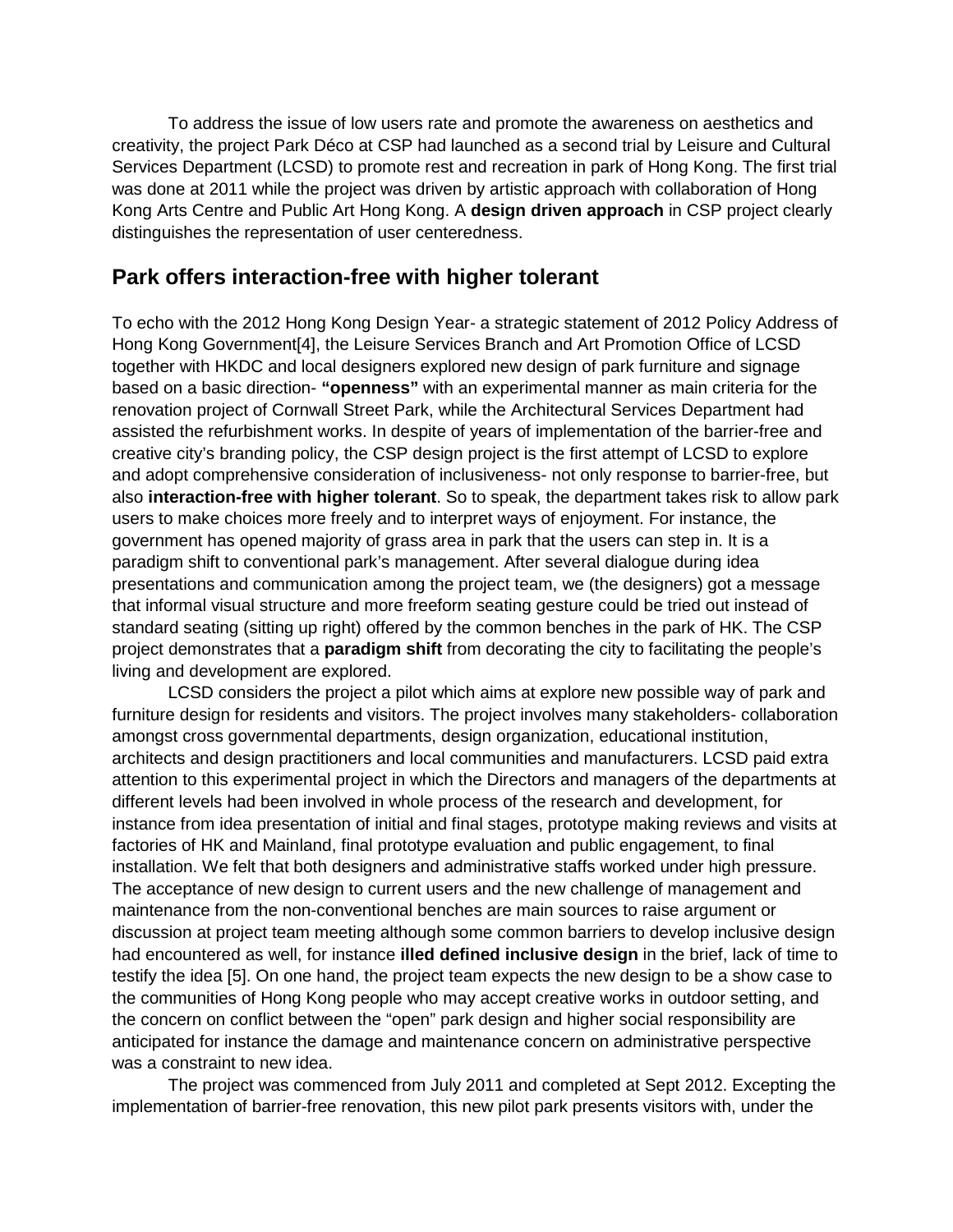curatorial statement "virtual stream flow" as a refreshing main theme proposed by Thomas Chow Architects Ltd and HKDC, a stream-like stone pavement connecting the existing upstream water source of the park to three sets new furniture — "Dream Falls" (by Mr. William Lim), "Living Inside-out" (by the main author of this paper Mr. Brian Lee & second author Ms Denise Chan), "Urban Mat" (by Mr. Joshua Lau). The "Dream Falls" denotes a refreshing feeling of light splashes of water flowing down the back of the bench and the wavy profile with two seating levels offers different groups of users sit comfortably. The setting of "Living Inside-out" offers a homey outdoor experience with a connotation of quality of living room's layout, where the visitors can spend some wonderful downtime alone or with family and friends in pair or in group. The "Urban Mat" with projecting brightly colored, organic yet functionally versatile suggests a fresh experience on multiple relaxation possibilities. Besides, the new park's user-friendly signage system "Urban Oasis" (by Mr. Christopher Lau) demonstrates a relaxing and pleasing message, instead of warning sign, for the public to enjoy a more "open" public space with higher tolerant.

#### **Definition on park seating furniture**

The term "park furniture" is generally considered to be self-explanatory but it remains ill defined. Merriam-Webster's dictionary defined the verb "park" simply as "a piece of ground in or near a city or town kept for ornament and recreation". "Garden" shall be a public recreation area or park usually ornamented with plants and trees [6]. The crucial difference of park and garden is the biggest size of a park in which may occupy several gardens. The word park and garden in Chinese [7] "公園" and "花園" share similar meaning in which the names denote the distinct characters. The word " $\&$ " identifies clearly that it is a space for public. It is also defined as fair distribution. The word "花" refers to flower. Besides, it is a common practice that, for security and safety considerations, most outdoor facilities at public space plays specific role at specific location, and are not supposed to be taken away or easily being moved and dismounted. In general, fixed furniture is required. As such, park furniture should be identified as a type of artifact to support outdoor public recreational activities and green environment where users may act in a **fair manner** as stated by British Standards Institute (2005) [8].

### **User's types and behavior in CSP**

#### **User types**

From the survey conducted by the project team and on site observation throughout a year at both weekdays and weekends, before and after the completion of the project, we classified the activities into two types (**dynamic and static**) of user groups. Generally we found all ages of users using the CSP. For dynamic activities, they are: 1) Doing exercise with or without equipment (e.g. 1) Tai chi; 2) Running exercise; 3) Jogging; 4) Riding bicycle (prohibited). For static activities, they are: 5) Taking rest on seating furniture or affordable seating platform; 6) Chatting/ having group game; 7) Eating; 8) Reading books/ bibles; 9) Browsing mobile phones/ playing apps/ watching movie; 10) Sleeping; 11) Taking photos.

Comparing to street furniture, the above varies activities indicate one crucial character of park furniture that it is being more demanded. User expectations in park and on street are varied. One important factor of street's nature is its circulation purpose and furniture in street is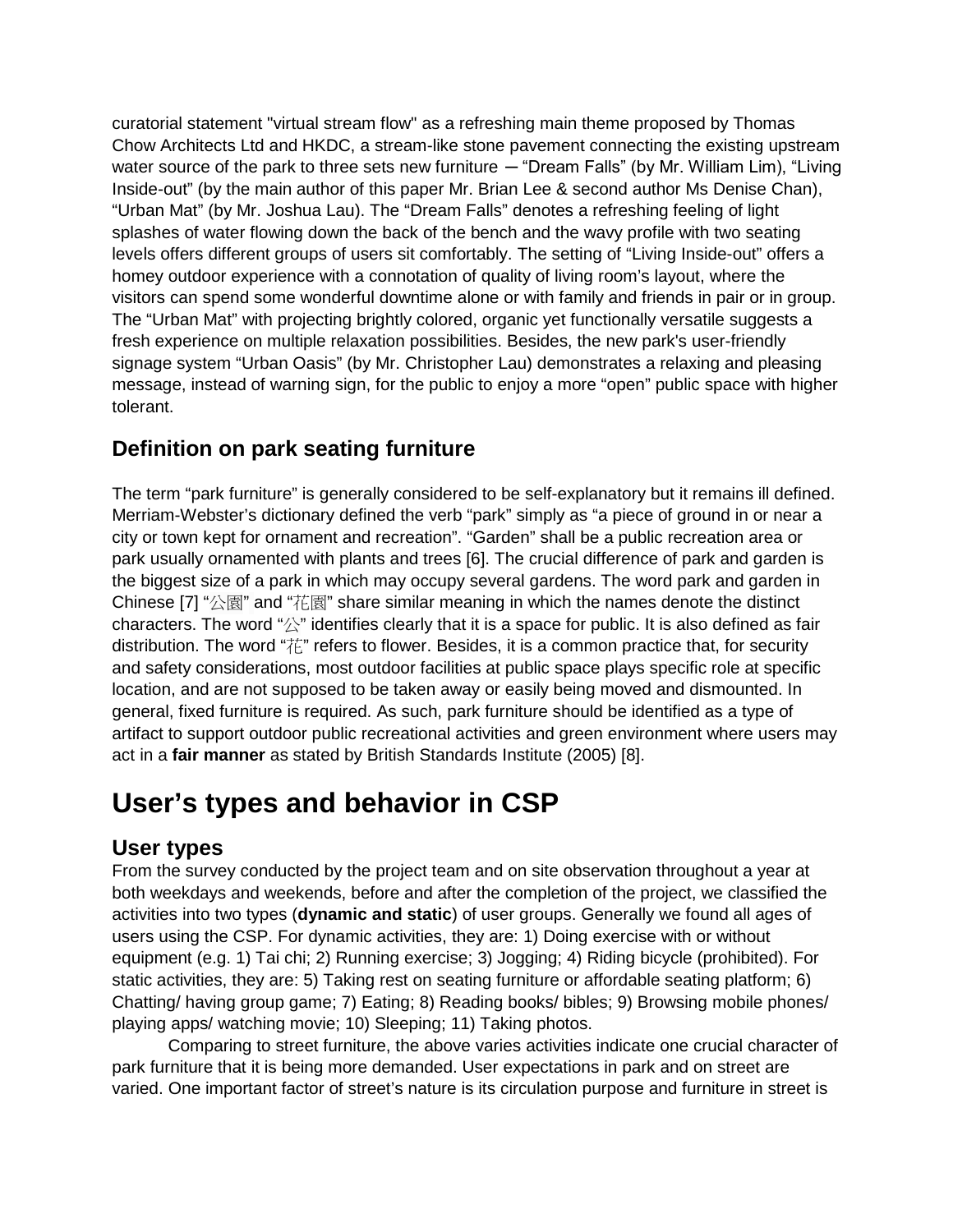framed by this prior criteria. In the project, we assumed that park seating furniture was required to support various leisurable activities for individual or users in group with an ease, peaceful and socialable manner at outdoor environment.

From our observation, local residential users of park in Hong Kong, as well as Hong Kong Government, are rather **conservative** (Fig.1). Most of the benches design in HK supports single orientation only. Domestic helpers from overseas, some non-Chinese users show more varieties of usage. Less choices being offered may not only affect the development of user's appreciation on park, but also dominantly limit the user's behaviour in public space in which lack of varieties of recreation activities cannot be offered. For instance, isolated seating posture (e.g. a bench for two with a handle in between), weak affordance to group interaction and to intimate gesture (e.g. linear seating posture with no user's interaction) are violating the natural human's behaviour. We found that there are huge amount of users not using the benches in the park, they demonstrates wide varieties of activities with different needs (Fig. 2 & 3).



**Benches** for three with armrest were allocated linearlly and facing towards the pedestrain (with & without roof top).

Benches for two with armrest were allocated facing opposite to the pond. It serves same function as a fence (with  $&$ without rooftop).

**O** Two pavilions and affiliated stone benches are provided

Figure 1: Observations on three major types of sitting furniture in CSP before renovation (images 1-3)



Figure 2: Observations on sitting behavior (other than using bench) in CSP before renovation (images 4-9)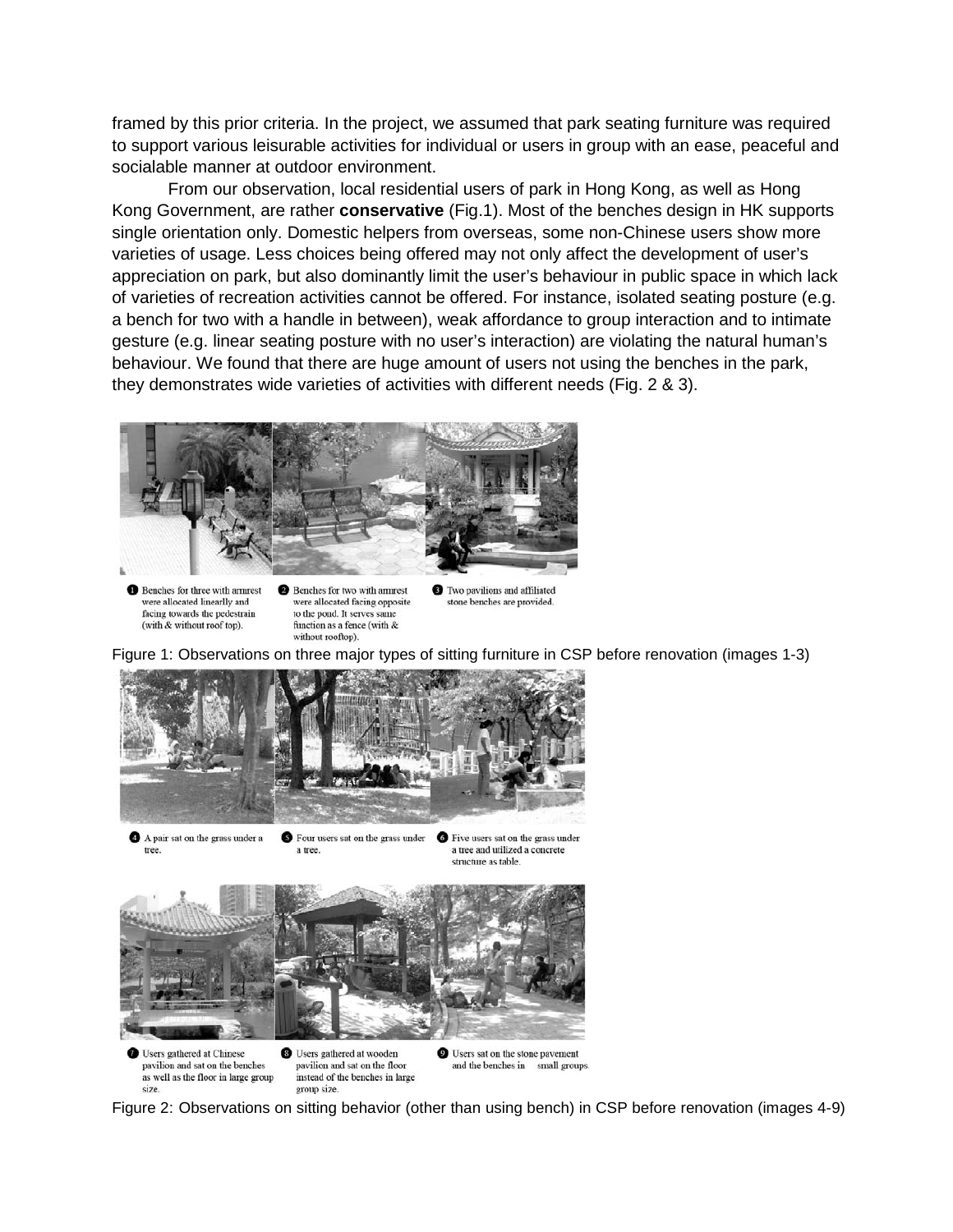

normal sitting height) near sitting height above 1.2m) under at 6:45pm (Sunday). entrance of the park. a tree.

Figure 3: Observations on other sitting behavior (other than using bench) in CSP before renovation (images 10-12)

In a survey carried out at March 2012, 350 visitors were interviewed in which elderly (32%) and couple/ lover (27%) were identified the majority of users of the park and second larger groups of users were sport centre attendants (17%) passed through the park and family with child (14%) visited the park. Other users stayed in the park were ladies (10%). From the above information, CSP is a place attracting wide varieties of users and different activities may happen. As a public park for facilitating the community to enjoy park's space and facilities, apparently the park and park furniture should be able to cater various needs that are obviously will be very diverse.

#### **User behavior**

It is obvious that people may change sitting posture from time to time and the design of seating platform should afford certain flexibility of seating. A common fault of seating design is the bench with handrail at both sides isolating two seats. Below figure indicates that there are four types of seating typology of users at CSP before renovation (Fig.4).



Figure 4: Typology of user's postures and interaction on sitting furniture (stand alone benches or benches in pavilion) in Cornwall Street Park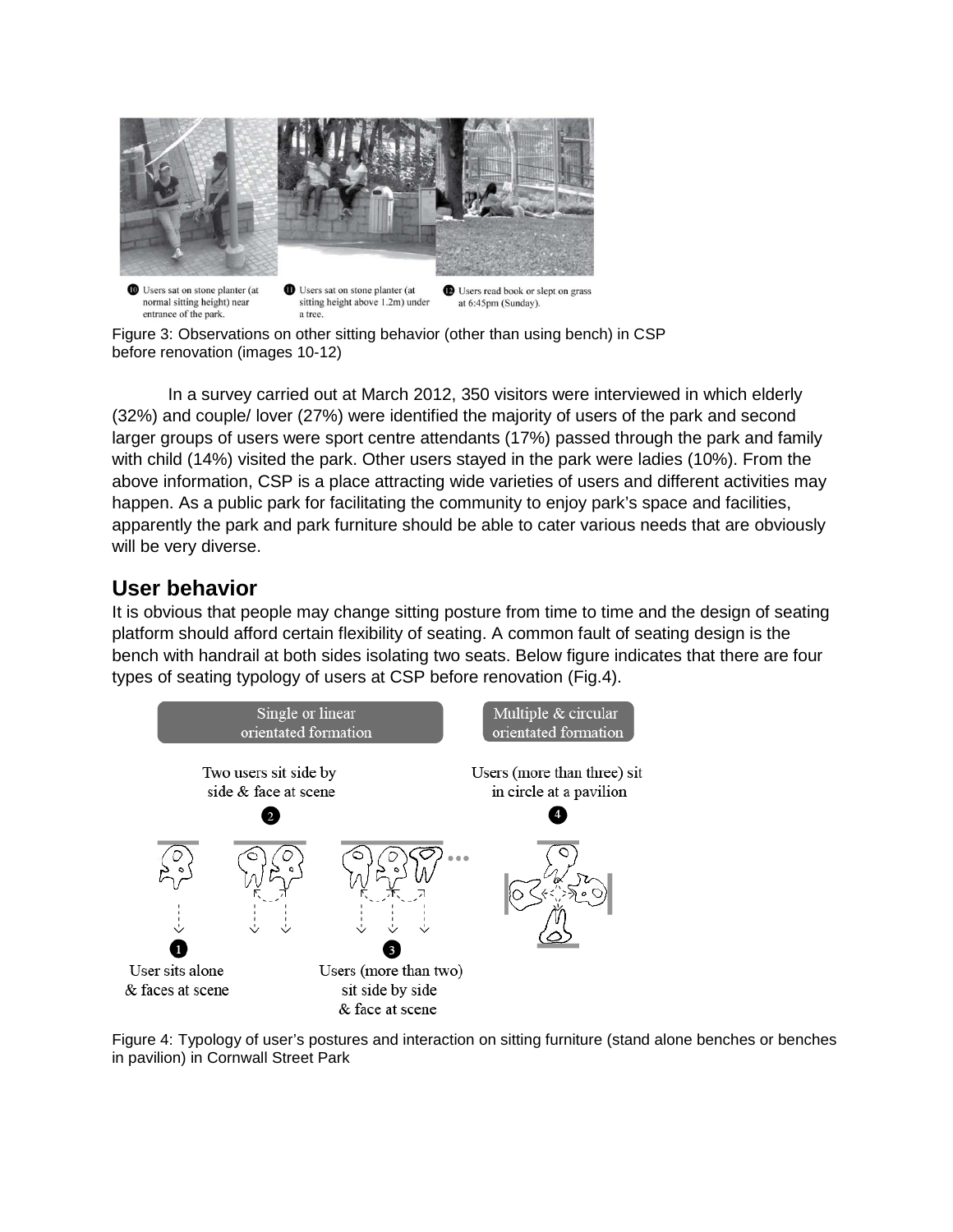# **New typology of park seating furniture at CSP**

The designers proposed three distinct concepts for CSP (Fig. 5). The seats not only offer different visual appeal, but also a physical experience on various senses and interaction. "Dream Falls" offers vertically stacking, multiple layers, varies depth for condensation; "Living Inside-Out" affords multiple zones and interactions for several group sizes and with different spacial senses; "Urban Mat" supports various sitting gesture and body language.



Seating furniture "Dream Falls" designed by Mr. William Lim





Seating furniture "Living Inside-Out" designed by Mr. Brian Lee and Ms Denise Chan

Seating furniture "Urban Mat" designed by Mr. Joshua Lau

Figure 5: Proposals (rendering) for sitting design of Cornwall Street Park (images 1-3)

In fact, the meeting at earlier stage of the project emphasized more on the aesthetic quality of the park and furniture design instead of accessibility or inclusiveness. The team reflected on the design with comments like "The WOW effect is not obvious", "It looks too formal", and "The colour is not matching the environment". It could be a reason that the team may consider the inclusiveness is somehow more achievable in terms of providing barrier-free gateway and standard tactile guidance for elderly, wheel chair users or people with visual impairment.

The project is completed at September 2012. We observed that there is a huge different to the situation before opening. The usage of the park is drastically improved. Lots of users occupied every corners of the seating furniture especially at weekend in good weather condition (Fig. 6). We have been revisited the park for several times throughout a year and quite a lot of people uses the furniture freely with enjoyment. Our doubt on whether the user, especially local residents, may accept new typology of seating furniture in HK is eliminated. We have been heard from the government that there is no compliant to the new park at the moment.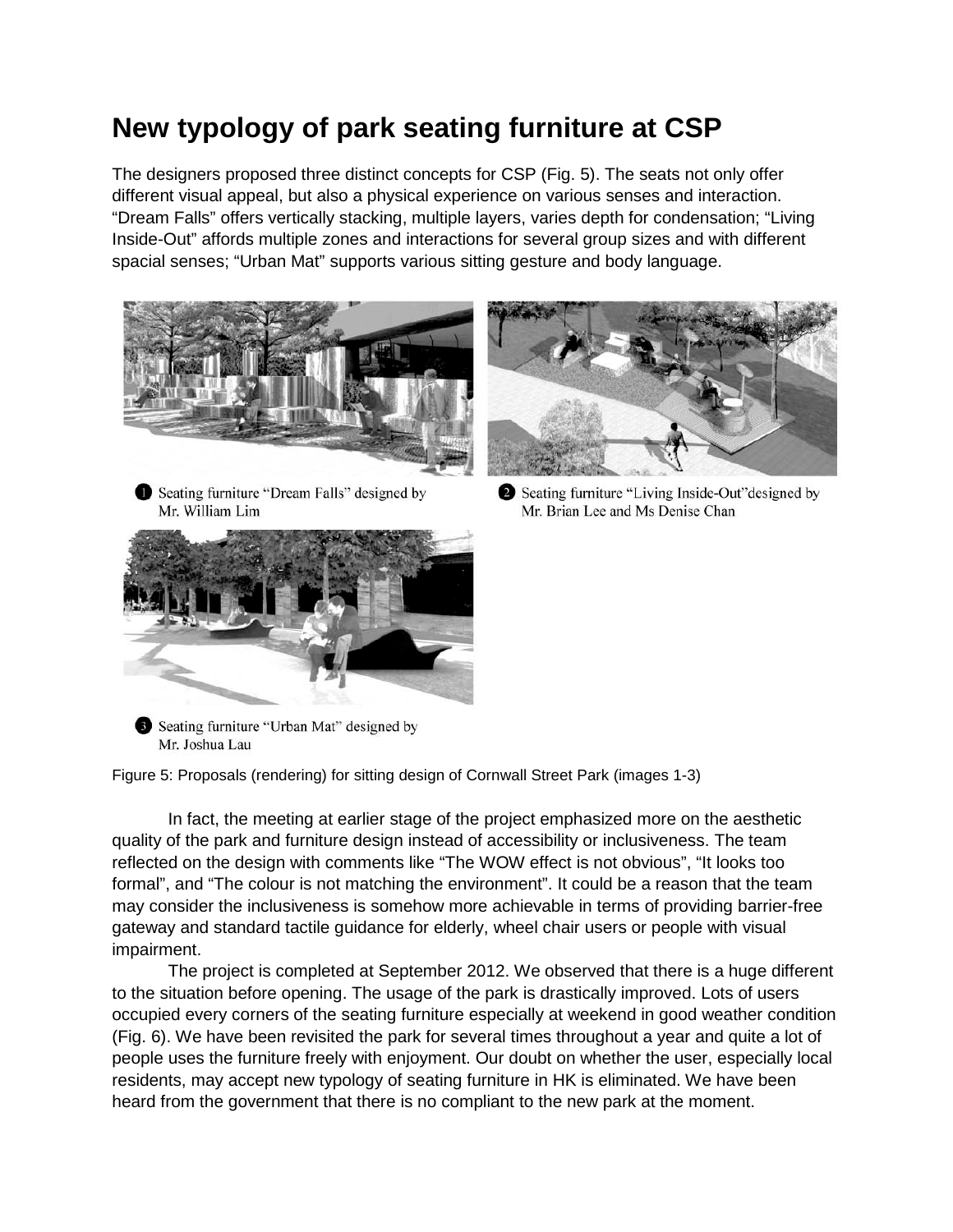

<sup>1</sup>Design "Dream Falls" 20 Design "Living Inside-Out" Design "Urban Mat"

Figure 6: Site observations of CSP before renovation at 2011 (images 1a-3a) and after the installation of the three new park seating furniture at 2012 (images 1b-3b)

From our observation on user's activities on the new three seating platforms, it is concluded that there are **eight types of seating typologies** on user's interaction and seating formation found at the park (Fig. 7 & 8). The new design extends the typology in means of affording new user's behavior. We found that the users may define the platforms according to their needs for instance the backrest of the single seater at "Living Inside-out" could be a seating platform as long as they can adapt it comfortably or can be accessed effectively. Users are sensitive to define their own private space from their decision on picking which seating or what area satisfying their immediate needs. It is out of our imagination that the design could **afford multiple postures and activities** that never being performed at the old park.

Meanwhile, the new design informs us an interesting phenomenon that the foreign domestic helpers perfer "Urban Mat" and it may indicate a cultural specific practice of Malaysian or Indonesian who feels seating on ground naturally. And they usually visits the park in group of three or above, the design "Urban Mat" could offer a private platform in proper size and with intimacy. User type is another factor that relates to the user's pattern. We observed that people in pair may find the sofa-like seats at "Living Inside-out" archievable. There are always couples or friends in pair. Time is a geographical factor that affects the usage of the furniture. User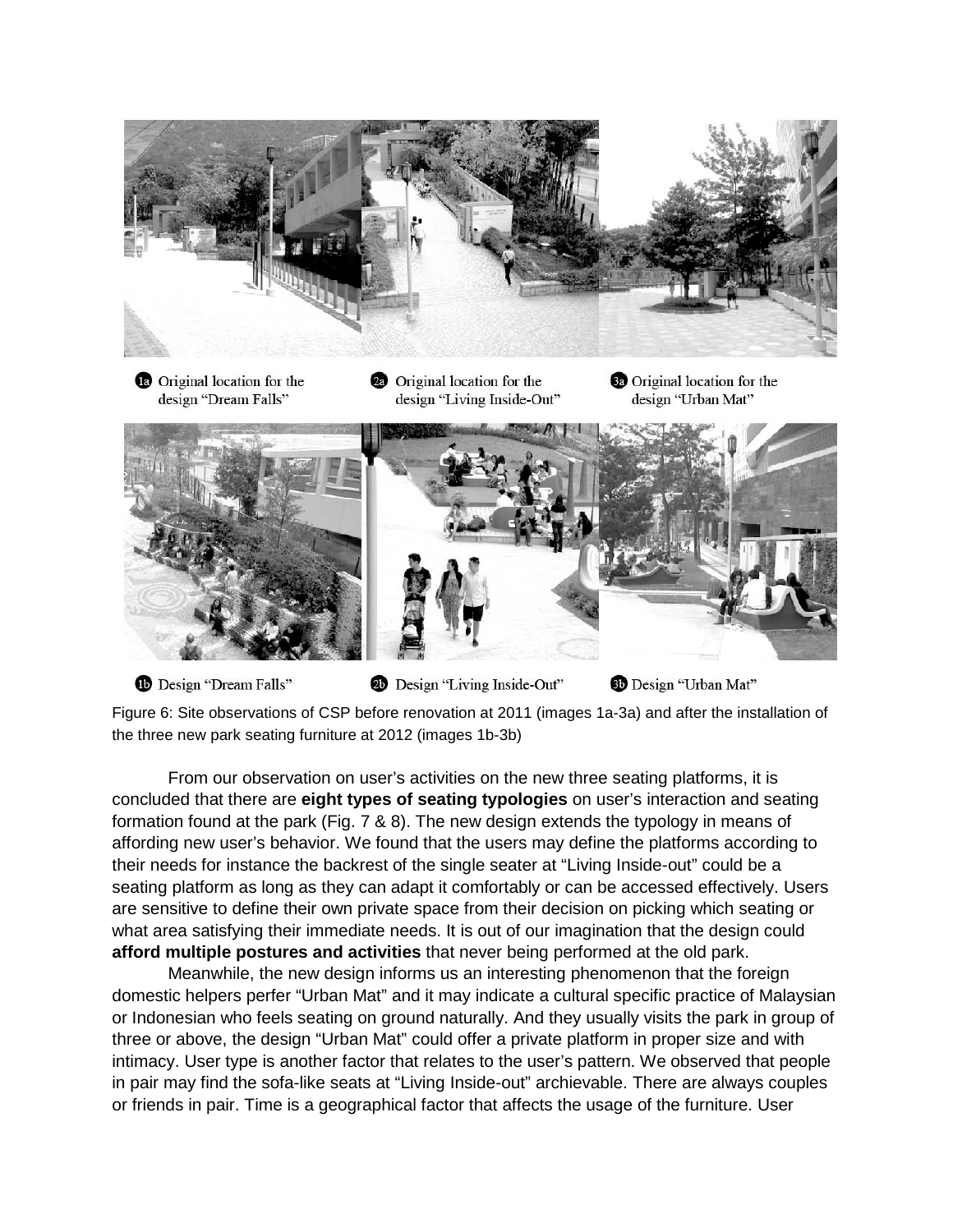behaviour differentiates at day time and at night, as well as in consideration of sunshine and shading. That is why more people uses "Urban Mat" at noon as most of the furniture placed under bigger trees.



Figure 7: Newly observed seating typology of user's postures and interaction on the new furniture at Cornwall Street Park



Figure 8: General seating postures observed on new sitting platforms (three major levels) at Cornwall Street Park

# **Conclusion**

To conclude, two dimensions of inclusive design approach for justification on park seating furniture design are identified. First, in order to embrace "openness" and free interpretation for users, bodily perceptual experience should be considered. They includes **affordability of furniture** 1) on adaptation to user's body, 2) for interactivity with other users physically, and 3) to be privatized. **Cultural and environmental contexts** are the second dimension for guiding